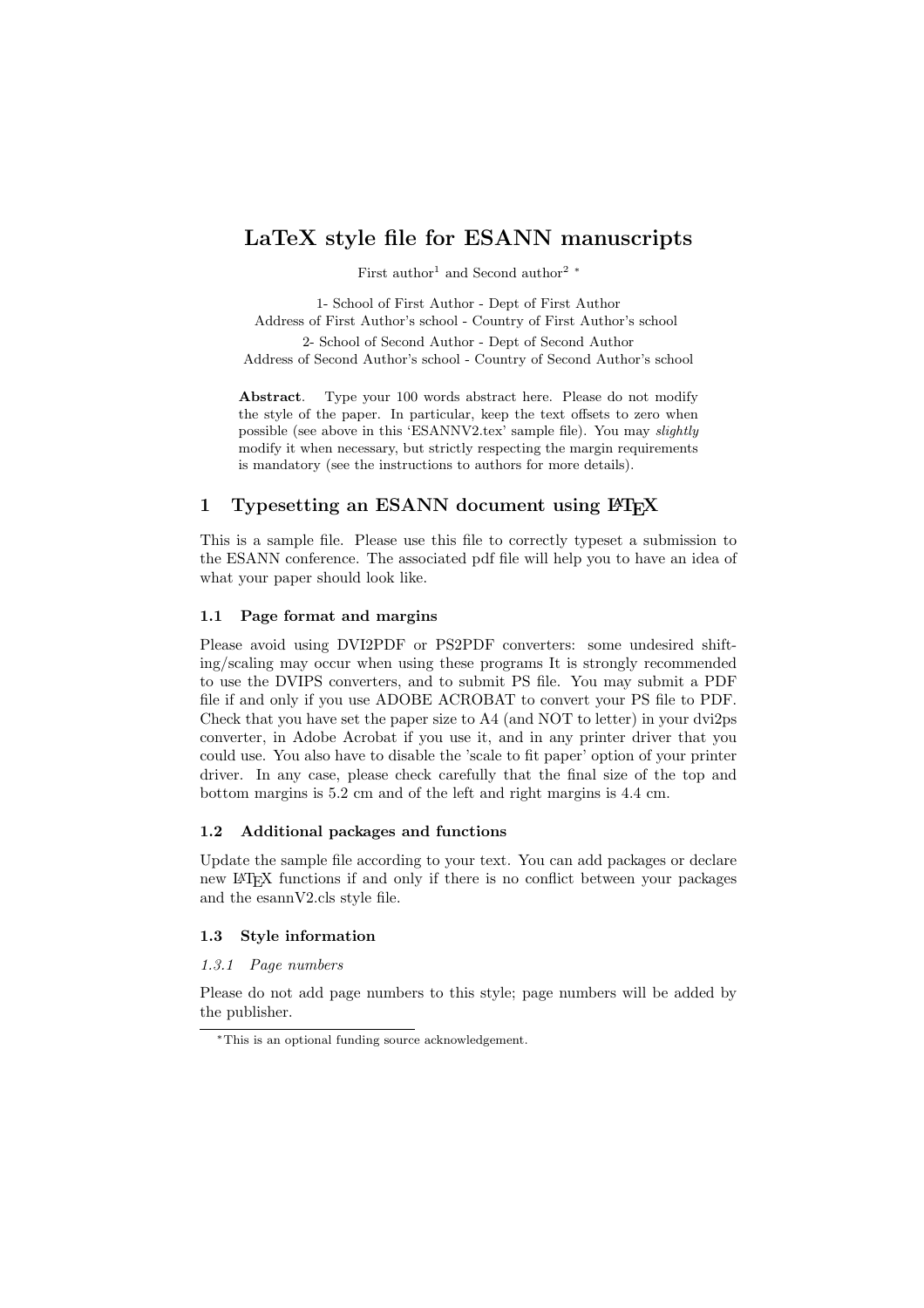#### 1.3.2 Page headings

Do not add headings to your document.

#### 1.4 Mathematics

You may include additional packages for typesetting algorithms, mathematical formula or to define new operators and environments if and only if there is no conflict with the esannV2.cls file.

It is recommended to avoid the numbering of equations when not necessary. When dealing with equation arrays, it could be necessary to label several (in)equalities. You can do it using the '\stackrel' operator (see the ESANNV2.tex source file); example:

$$
c = |d| + |e|
$$
  
\n
$$
\stackrel{\text{(a)}}{=} d + e
$$
  
\n
$$
\stackrel{\text{(b)}}{\geq} \sqrt{f},
$$
  
\n(1)

where the equality (a) results from the fact that both  $d$  and  $e$  are positive while (b) comes from the definition of  $f$ .

#### 1.5 Tables and figures

Figure 1 shows an example of figure and related caption. Do not use too small symbols and lettering in your figures. Warning: your paper will be printed in black and white in the proceedings. You may insert color figures, but it is your responsibility to check that they print correctly in black and white. The color version will be kept in the ESANN electronic proceedings available on the web.

Table 1 shows an example of table.

| Ш              | age | weight |
|----------------|-----|--------|
|                | 15  | 65     |
| $\overline{2}$ | 24  | 74     |
| 3              | 18  | 69     |
|                | 32  | 78     |

Table 1: Age and weight of people.

## 2 Citation

This ESANNV2.tex file defines how to insert references, both for BiBTeX and non-BiBTeX users. Please read the instructions in this file.